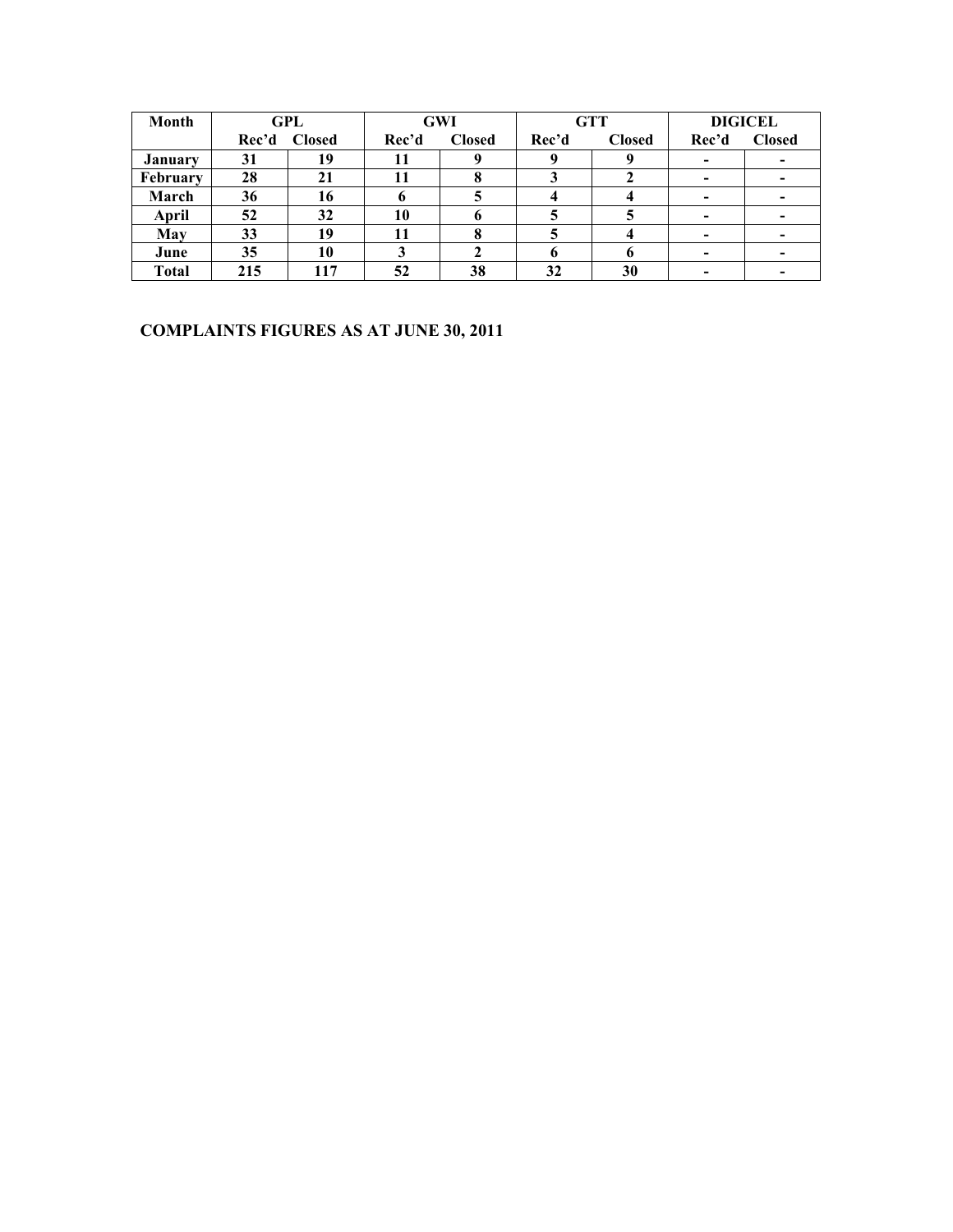### **Complaint against GPL**

|                             | 2007  |        | 2008  |        | 2009  |        | 2010  |                | 2011  |        |
|-----------------------------|-------|--------|-------|--------|-------|--------|-------|----------------|-------|--------|
| <b>Complaint Category</b>   | Rec'd | Active | Rec'd | Active | Rec'd | Active | Rec'd | Active         | Rec'd | Active |
| Allegation of Tampering     | 51    |        | 60    |        | 27    | 4      | 23    | 9              | 46    | 28     |
| Application for Service     | 20    |        | 30    |        | 13    |        | 15    | 3              | 19    | 5.     |
| <b>Billing Query</b>        | 195   |        | 234   | 3      | 162   | 10     | 122   | 46             | 101   | 39     |
| Change of Tenancy           | 12    |        | 30    |        | 21    |        | 16    | $\overline{2}$ | 8     |        |
| Claim for Compensation      | 5     |        | 6     |        | 7     |        | 4     |                | 1     |        |
| <b>Capital Contribution</b> |       |        | 1     |        | 1     |        | 1     |                |       |        |
| <b>Disconnection</b>        | 38    |        | 34    |        | 45    |        | 19    | 5              | 17    | 10     |
| <b>Tariff Issue</b>         | 2     |        | 14    |        | 12    |        | 10    | 3              | 7     | 3      |
| <b>Technical Issue</b>      | 23    |        | 33    |        | 44    |        | 21    | 5              | 16    | 9      |
| <b>TOTAL</b>                | 346   | 2      | 442   | 3      | 332   | 16     | 231   | 74             | 215   | 98     |

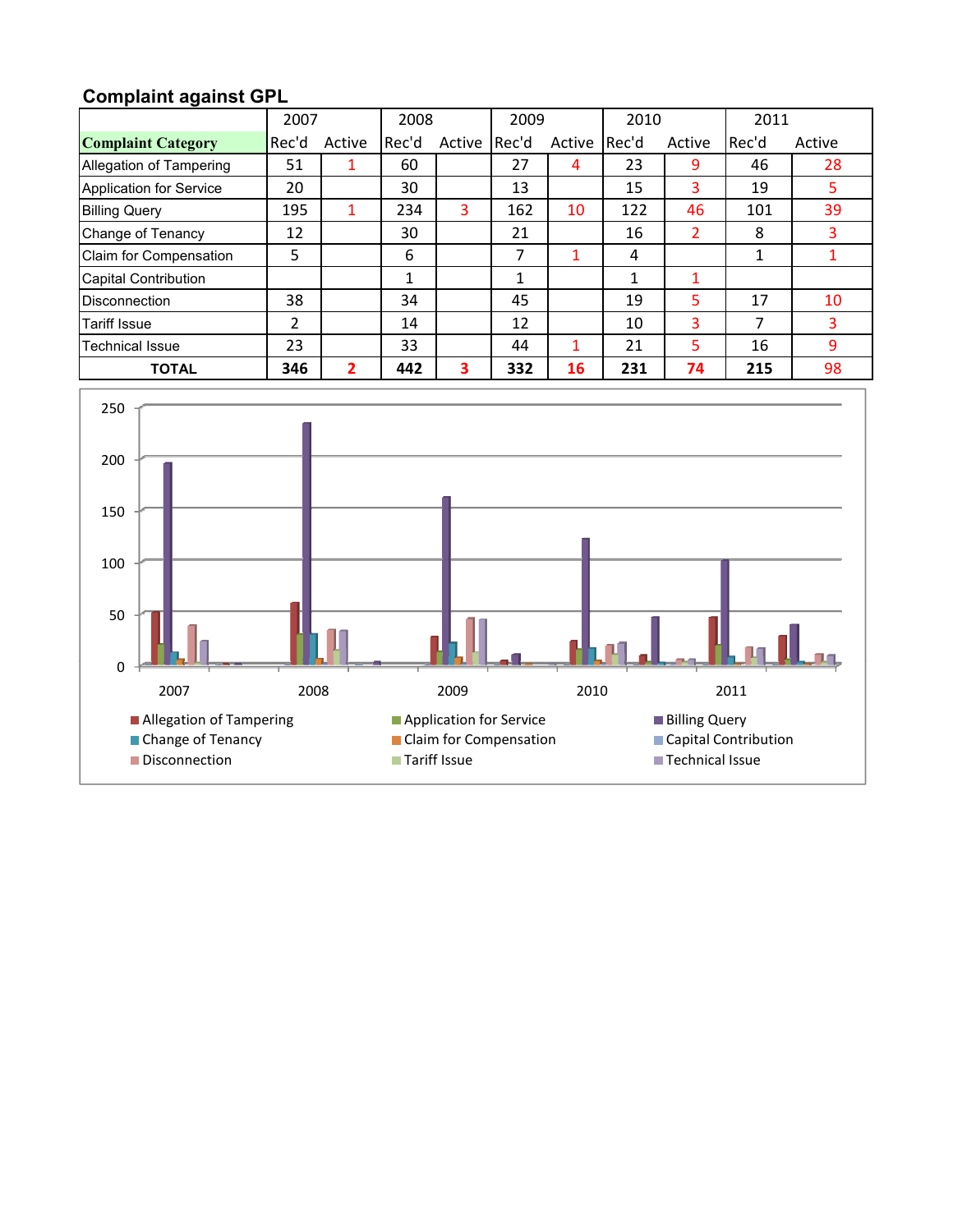### **Complaint against GWI**

|                                | 2007  |        | 2008  |        | 2009  |        | 2010  |        | 2011  |        |
|--------------------------------|-------|--------|-------|--------|-------|--------|-------|--------|-------|--------|
| Complaint Category             | Rec'd | Active | Rec'd | Active | Rec'd | Active | Rec'd | Active | Rec'd | Active |
| <b>Application for Service</b> | ᆂ     |        | 6     |        | 3     |        | ┻     |        | 3     |        |
| <b>Billing Query</b>           | 37    |        | 89    | 2      | 130   | 5      | 48    | 11     | 30    | 12     |
| Change of Tenancy              |       |        |       |        |       |        | 1     |        | 1     |        |
| Compensation                   |       |        |       |        |       |        | 1     |        |       |        |
| <b>Disconnection</b>           | 10    |        | 15    |        | 16    |        | 13    | 2      | 12    |        |
| <b>Tariff Issue</b>            |       |        |       |        | 10    |        | 2     |        |       |        |
| <b>Technical Issue</b>         | 20    |        | 27    |        | 25    |        | 26    | 2      | 5     |        |
| <b>Misc</b>                    | 4     |        | 5     |        | 8     |        | 3     |        |       |        |
| <b>TOTAL</b>                   | 72    |        | 143   | 2      | 192   | 6      | 95    | 16     | 52    | 14     |

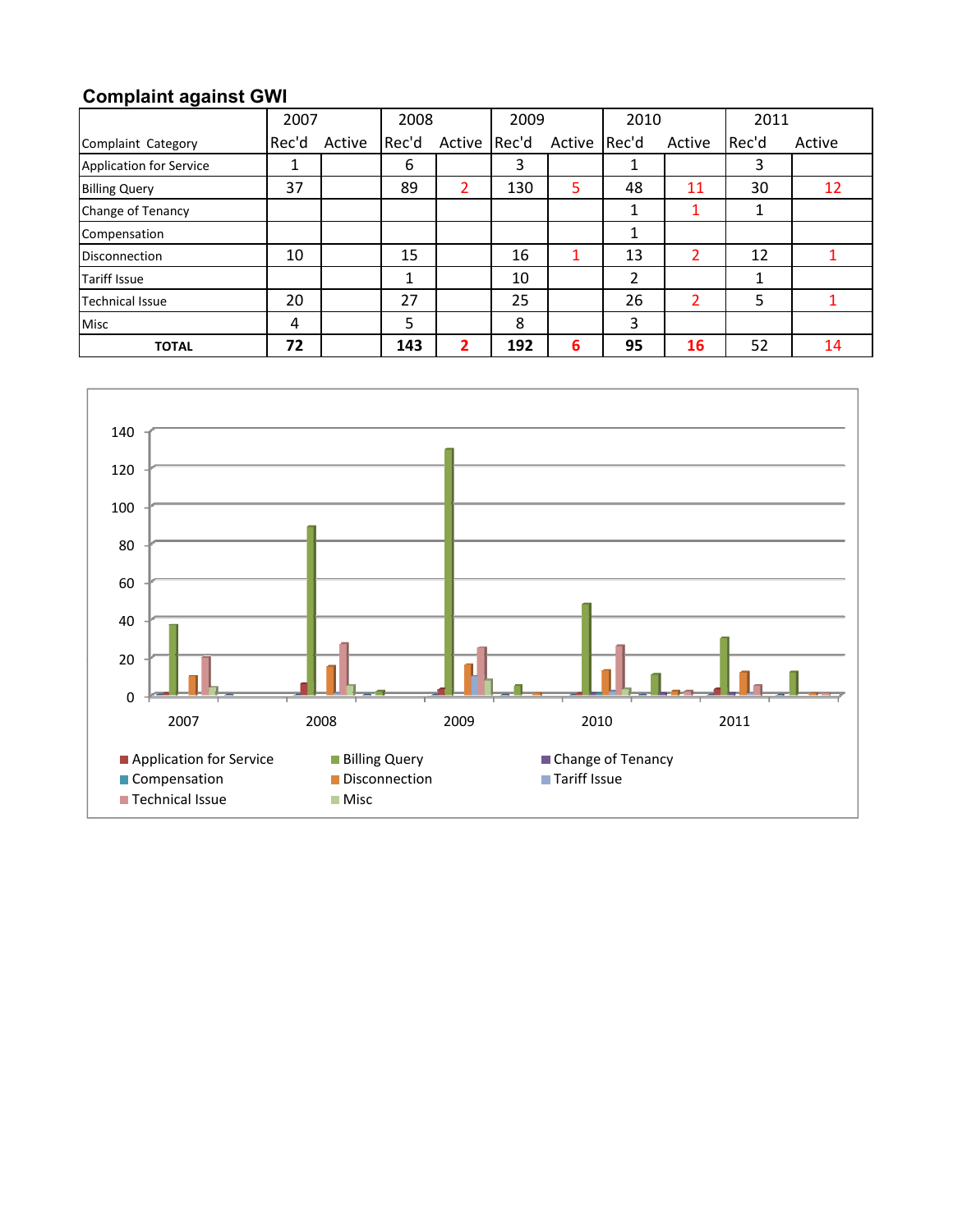## **Complaint against GTT**

|                            | 2007  |        | 2008  |        | 2009  |              | 2010 |        | 2011  |        |
|----------------------------|-------|--------|-------|--------|-------|--------------|------|--------|-------|--------|
| Complaint Category         | Rec'd | Active | Rec'd | Active | Rec'd | Active Rec'd |      | Active | Rec'd | Active |
| Application for Service    | 19    |        | 18    |        | 15    |              | 9    |        | 4     |        |
| <b>Billing Query</b>       | 13    |        | 10    |        | 9     |              | 4    |        |       |        |
| <b>Disconnection</b>       | 2     |        |       |        | 3     |              |      |        |       |        |
| <b>Tariff Issue</b>        |       |        |       |        |       |              |      |        |       |        |
| <b>Technical Issue</b>     | 20    |        | 46    |        | 35    |              | 28   |        | 23    |        |
| <b>Transfer of Service</b> | 6     |        | 5     |        | 4     |              |      |        |       |        |
| <b>Misc</b>                | 8     |        |       |        | 8     |              | 4    |        |       |        |
| <b>TOTAL</b>               | 68    |        | 85    |        | 74    |              | 47   | 3      | 32    |        |

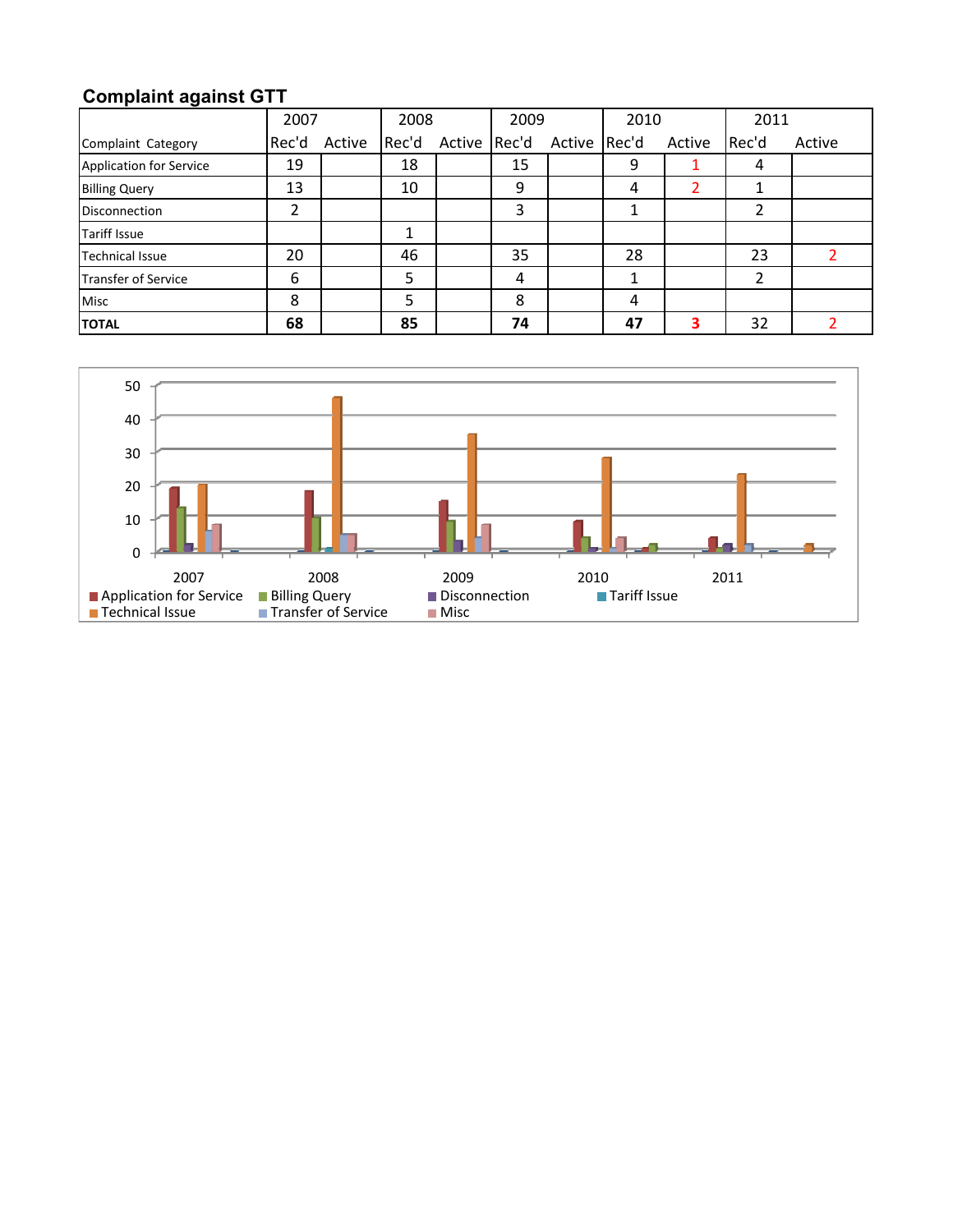### **Complaint against Digicel**

|                      | 2007 | 2008 |  | 2009 |  | 2010                                                |  | 2011  |        |
|----------------------|------|------|--|------|--|-----------------------------------------------------|--|-------|--------|
| Complaint Category   |      |      |  |      |  | Rec'd Active Rec'd Active Rec'd Active Rec'd Active |  | Rec'd | Active |
| <b>Billing Query</b> |      |      |  |      |  |                                                     |  |       |        |
| Technical Issue      |      |      |  |      |  |                                                     |  |       |        |
| <b>Misc</b>          |      |      |  |      |  |                                                     |  |       |        |
| <b>ITOTAL</b>        | 6    |      |  |      |  |                                                     |  |       |        |

Total Complaints Received

|                | 2007  |        | 2008  |        | 2009  |        | 2010  |        | 2011  |        |
|----------------|-------|--------|-------|--------|-------|--------|-------|--------|-------|--------|
|                | rec'd | active | rec'd | active | rec'd | active | rec'd | active | Rec'd | Active |
| GPL            | 346   |        | 442   | 3      | 332   | 16     | 231   | 74     | 215   | 98     |
| GWI            | 72    |        | 143   | 2      | 192   | 6      | 95    | 16     | 52    | 14     |
| <b>GTT</b>     | 68    |        | 85    |        | 74    |        | 47    |        | 32    |        |
| <b>DIGICEL</b> | 6     |        | 3     |        |       |        |       |        |       |        |
| <b>TOTAL</b>   | 492   |        | 673   | 5      | 600   | 22     | 373   | 93     | 299   | 114    |